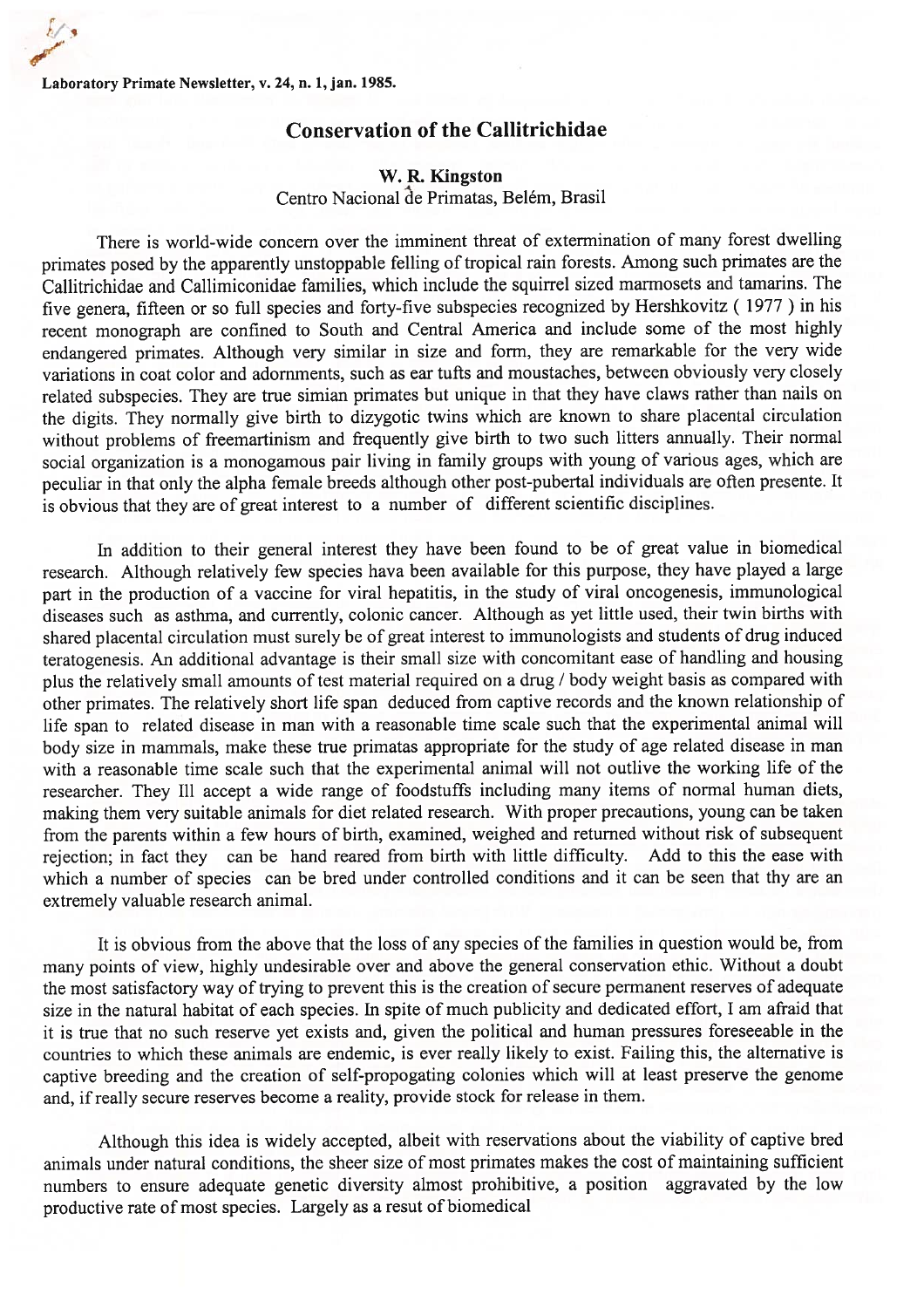research demands, methods have been developed to breed several species of marmosets and tamarins quite successfully at relatively low cost. Several species have been bred to four or five generations without the need to introduce wild caught animals. Personal experience in both Peru and Brazil has demonstrated that these costs can be still further substantially reduced if breeding is done in the countries of origin where building, labor, and food costs are all considerably less than those prevailing in more highly developed countries where costs are still further increased by the need for artificial heating, at least in the winters of temperate zones. The Brazilian National Primate Centre is currently breendig Callithrix humeralifer, C. argentata, C. jacchus, C. j. penicillata and Saguinus midas niger quite successfully (Kingston & Muniz, 1983), with total food costs of less than \$3 U. 5. per animal/month and labor costs about one-fifth of those of Europe and the U. 5. A. Second generation Callithrix humeralifer are thriving and similar C. argentata are expected shortly.

**R. L. Ridde** 

Is there not then <sup>a</sup> case for the setting up of an internationally supported breeding faciiity, located in South America, to breed all species required both for conservation and scientific interests? The size of the colony of each species, subject to a viable minimum, could be adjusted to the number required. Funding is, of course, the major problem but I would suggest that capital costs should be met by donation from all interested parties, and running costs, dare I say it, by a charge for each animal supplied to research institutions based on the actual costs of production assessed by independent accountants. If this plan could be implemented, combined with an absolute ban on the export of any wild-caught animals by international agreement, it would at Ieast ensure that biomedical research needs for these animais could be met with infinitely superior control-bred stock, at the sarne time keeping the drain on wild popuiations to an absolute minimum and maintaining a viable nucleus of even the most highly endangered species.

There would remain the necessity of maintaining a number of separate small colonies of each species both to ensure genetic diversity and to cover for the risk of decimation of the principal colony by disease. This would, of course, represent additional costs. I have always felt that insufficient attention has been paid to the public exhibition value of these animals as a source of funds for their maintenance. The potential of this is perhaps greater in the more developed countries of Europe, the U. 5. A., Japan, and South Africa than in the countries of origin but even there, if the exhibit is situated close to large centers of population the potential still exists. What I have in mind is something on the lines of the following:

There should be an exhibit of reasonably tame specimens of each species housed in visually attractive cages pennitting <sup>a</sup> clear opportunity for viewing and <sup>p</sup>hotography by the public. Full descriptive labelling and perhaps literature couched in non-technical language should be provided, in which full use is made of the publicity value of extreme rarity, the maternal and paternal care of the offspring which is a feature of these animais, and the sentimental appeal of the minute "babies". Besides the general exhibit, there would be either a functional breeding unit or, if conditions permit ( suitable climate and terrain ), a free-ranging reserve, provisioned if necessary. With proper <sup>p</sup>lanning, viewing of these could be permitted, with guides for which an extra charge could be made. Properly situated and designed, I would be surprised if this did not generate an income sufficient for the maintenance of the whole colony. With cooperation between these units each could display a wide range of species to interest the public but be responsible for the larger scale production of <sup>a</sup> iimited number, care being taken that each unit had at ieast one "easy", species (e.g.; one of the *Callithrix)* and one of the more difficult Saguinus species. Equally, care should be taken that the more spectacular species, such as *Leontopithecus*, Saguinus imperator, S. bicolor, S. oedipus should be evenly distributed, but in return each unit should house a less "showy" species such as S. midas niger, S. fuscicollis fuscicollis or S. bicolor martinisi. I fully appreciate the magnitude of the organization of all this, but given the will I think it is possible. The excellent work of Dr. Devra Kleiman et al. with *Leontopithecus rosalia* has demonstrated very well what can be done in this way. I certainly feel that the public would respond more generously to appeals for conservation funds if they were given the opportunity to see what they were being asked to support, and, if <sup>a</sup> little restrained advertising was allowed, sponsorship by industry would probably be forthcoming.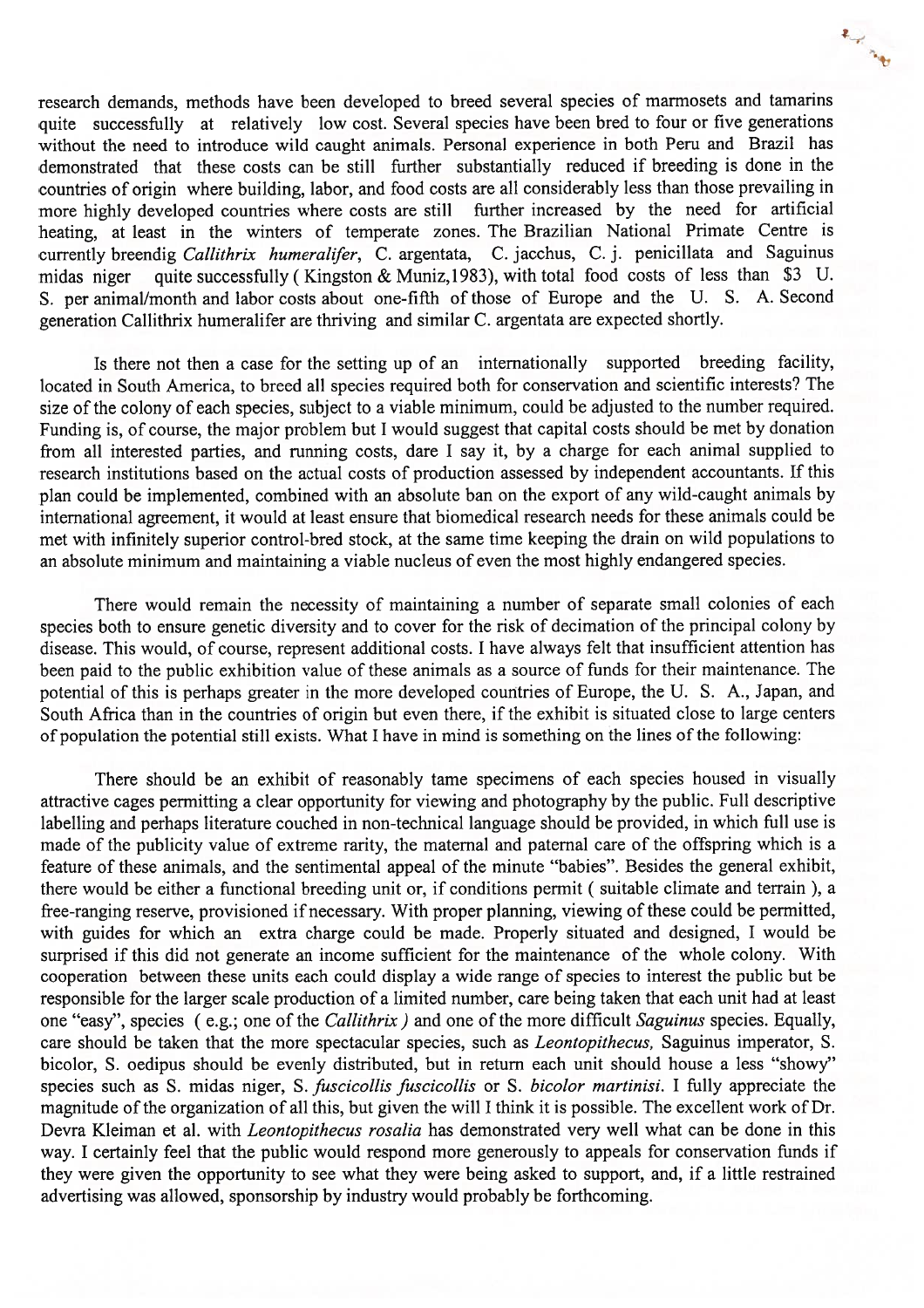With regard to the obviously more desirabie creation of permanent reserves in the country of origin, it has always seemed to me that there is a lack of realism about these very worthy pians. At the Front Royal meeting in 1975 on the conservation of the Callitrichidae, there were long discussions about the size of the reserves required to maintain a viable population of several species. In all seriousness, areas were marked on maps of remote areas of Amazonian jungle in the localities in which these species are found. In hard practical terms surely these are nothing more than wishful thinking. While they remain remote no doubt the species is safe, but it only needs a road to be driven through the area or gold or oil suspected and such plans become worthless. Even for the decreed reserves, the funds are totally inadequate for effective policing or demarcation on the ground. No doubt, given the wiil, increased funds could be found but politicians, however dictatorial, ultimately depend on public support and, given the financial position of most developing countries, the survival of some obscure monkey of interest mainiy to foreigners is iikely to be considered of very iow priority. Even the intemational prestige gained by loudly acclaimed protection of native fauna has a very low appeal to the general public understandably clamoring for an improvement in their own iot.

CA VE

No, in my opinion the only way that secure reserves can be established is for them to offer a demonstrable material advantage to the people of the country in which they are created. The only practical way for this to occur is for them to produce an income either by being a tourist attraction and/or by producing something which can be profitably soid, preferabiy for badly needed foreign currency. Reserves should be situated near enough to large centers of population, even if this means translocating some species, to make them accessibie to both national and foreign visitors who should be permitted to visit at least parts of the reserves. They should be large enough to permit the much publicized controlled harvesting of species which have some value beyond the conservation ethics be it biomedicai research or frankly commercial. Then there is some hope that the funds generated by both entrance fees and the saie of the controiled harvests wiii both fund proper maintenance of the reserves and justify them to the general public of the country concerned.

<sup>1</sup> am fuily aware that these suggestions wiii arouse considerabie hostility from the conservation lobbies both international and national, particularly in countries which have passed completely inflexible export bans. I can fully appreciate their concern that the "pure" conservation ideals should be tainted with any suggestion of commercialism. However, I would ask them to be realistic. It must be obvious that, while specific appeals way well produce substantial donations for the initial costs of reserves and conservation oriented breending faciiities, these, if they are to be fo lasting value, require continuously increasing funds for their maintenance. If breending is sucessful, stocks increase and need more housing, food, and peopie to iook afler them. Reserves whether purchased outright, ieased, or decreed, require continuous management as weil as effective policing. Vehicies and other required equipment need maintenance and replacement when wom out. Where is this money to come from? The continuous creation of new reserves is a very satisfying achievement, but unless these can be successfully maintained the vaiue of them is reiatively transitory and the money wouid be better spent in making the existing ones more effective and permanent. The fauna of a country is a natural resource which with proper management is renewabie indefiniteiy. If a iegitimate demand exists for an elcment of it and this can be supplied without endangering the survival of the species concerned, the only objection that I can see is that it may involve the death of the animal concerned. Whether this situation is any worse than the almost universally accepted production and slaughter of equally sentient animals for human consumption is a matter of opinion.

References